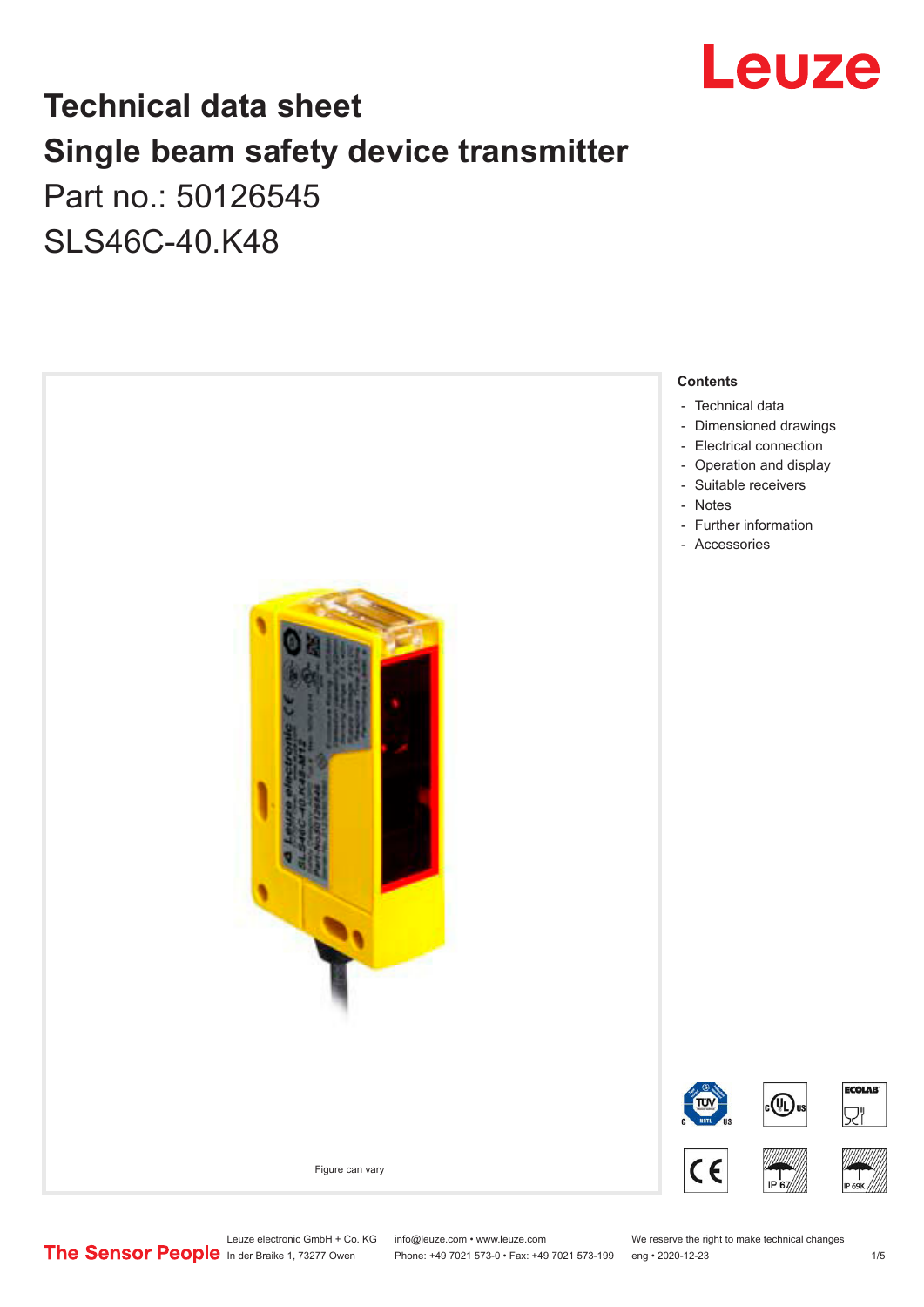### <span id="page-1-0"></span>**Technical data**

# Leuze

#### **Basic data Series** 46C **Special version Special version Activation input Functions Functions** Activation input **Characteristic parameters Type** 4, IEC/EN 61496, in combination with MSI-TRMB safety relay **SIL** 3, IEC 61508, in combination with MSI-TRMB safety relay **SILCL** 3, IEC/EN 62061, in combination with MSI-TRMB safety relay Performance Level (PL) e, EN ISO 13849-1:2008, In combination with MSI-TRMB safety relay **MTTF**<sub>d</sub> 900 years, EN ISO 13849-1 **Mission time T<sub>M</sub>** 20 years, EN ISO 13849-1 **Category** 4, EN ISO 13849:2008, In combination with MSI-TRMB safety relay **Optical data Operating range** 0.25 ... 40 m **Operating range limit** 0.25 ... 48 m **Light source** LED, Red **LED light wavelength** 630 nm **Transmitted-signal shape** Pulsed **LED group** 1 **Opening angle, max.** -2.5 ... 2.5 ° **Electrical data Protective circuit** Polarity reversal protection Short circuit protected **Performance data Supply voltage U<sub>B</sub>** 24 V, DC, -20 ... 20 %, Incl. residual ripple **Residual ripple** 10 %, From U<sub>B</sub><br> **Open-circuit current** 0 ... 40 mA **Open-circuit current Inputs Number of activation inputs** 1 Piece(s) **Activation inputs Voltage type** DC **Switching voltage** high: ≥8V low: ≤1.5V **Switching voltage high, min.** 8 V **Switching voltage low, max.** 1.5 V Activation/disable delay 1 ms **Input resistance** 10,000 Ω, -30 ... 30 % **Activation input 1 Assignment** Connection 1, conductor 4

**Active switching state** High

| <b>Timing</b>                                                  |                             |
|----------------------------------------------------------------|-----------------------------|
| <b>Switching frequency</b>                                     | 250 Hz                      |
| <b>Response time</b>                                           | $2.5$ ms                    |
| <b>Readiness delay</b>                                         | 300 ms                      |
| <b>Connection</b>                                              |                             |
| <b>Number of connections</b>                                   | 1 Piece(s)                  |
|                                                                |                             |
| <b>Connection 1</b>                                            |                             |
| <b>Function</b>                                                | Signal IN                   |
|                                                                | Voltage supply              |
| Type of connection                                             | Cable                       |
| Cable length                                                   | 2,000 mm                    |
| <b>Sheathing material</b>                                      | <b>PUR</b>                  |
| <b>Number of conductors</b>                                    | 4 -wire                     |
| Wire cross section                                             | $0.21 \text{ mm}^2$         |
| Mechanical data                                                |                             |
| Design                                                         | Cubic                       |
| Dimension (W x H x L)                                          | 20.5 mm x 76.3 mm x 44 mm   |
| <b>Housing material</b>                                        | Plastic                     |
| <b>Plastic housing</b>                                         | PC-PBT                      |
| Lens cover material                                            | Plastic / PMMA              |
| Net weight                                                     | 100 <sub>g</sub>            |
| <b>Housing color</b>                                           | Yellow                      |
| <b>Type of fastening</b>                                       | Through-hole mounting       |
| <b>Compatibility of materials</b>                              | <b>ECOLAB</b>               |
|                                                                |                             |
| <b>Operation and display</b>                                   |                             |
|                                                                | LED                         |
| <b>Type of display</b><br><b>Number of LEDs</b>                | 2 Piece(s)                  |
| <b>Environmental data</b>                                      |                             |
|                                                                | $-3060 °C$                  |
| Ambient temperature, operation<br>Ambient temperature, storage | $-30$ 70 °C                 |
|                                                                |                             |
| <b>Certifications</b>                                          |                             |
| Degree of protection                                           | IP 67                       |
|                                                                | IP 69K                      |
| <b>Protection class</b>                                        | III, Rating voltage 50 V    |
| <b>Certifications</b>                                          | c TÜV NRTL US               |
|                                                                | c UL US                     |
| <b>Standards applied</b>                                       | IEC 60947-5-2, IEC/EN 61496 |
| <b>Classification</b>                                          |                             |
| <b>Customs tariff number</b>                                   | 85365019                    |
| eCl@ss 5.1.4                                                   | 27272701                    |
| eCl@ss 8.0                                                     | 27272701                    |
| eCl@ss 9.0                                                     | 27272701                    |
| eCl@ss 10.0                                                    | 27272701                    |
| eCl@ss 11.0                                                    | 27272701                    |
| <b>ETIM 5.0</b>                                                | EC001831                    |
| <b>ETIM 6.0</b>                                                | EC001831                    |

Leuze electronic GmbH + Co. KG info@leuze.com • www.leuze.com We reserve the right to make technical changes<br>
The Sensor People in der Braike 1, 73277 Owen Phone: +49 7021 573-0 • Fax: +49 7021 573-199 eng • 2020-12-23 Phone: +49 7021 573-0 • Fax: +49 7021 573-199 eng • 2020-12-23 2/5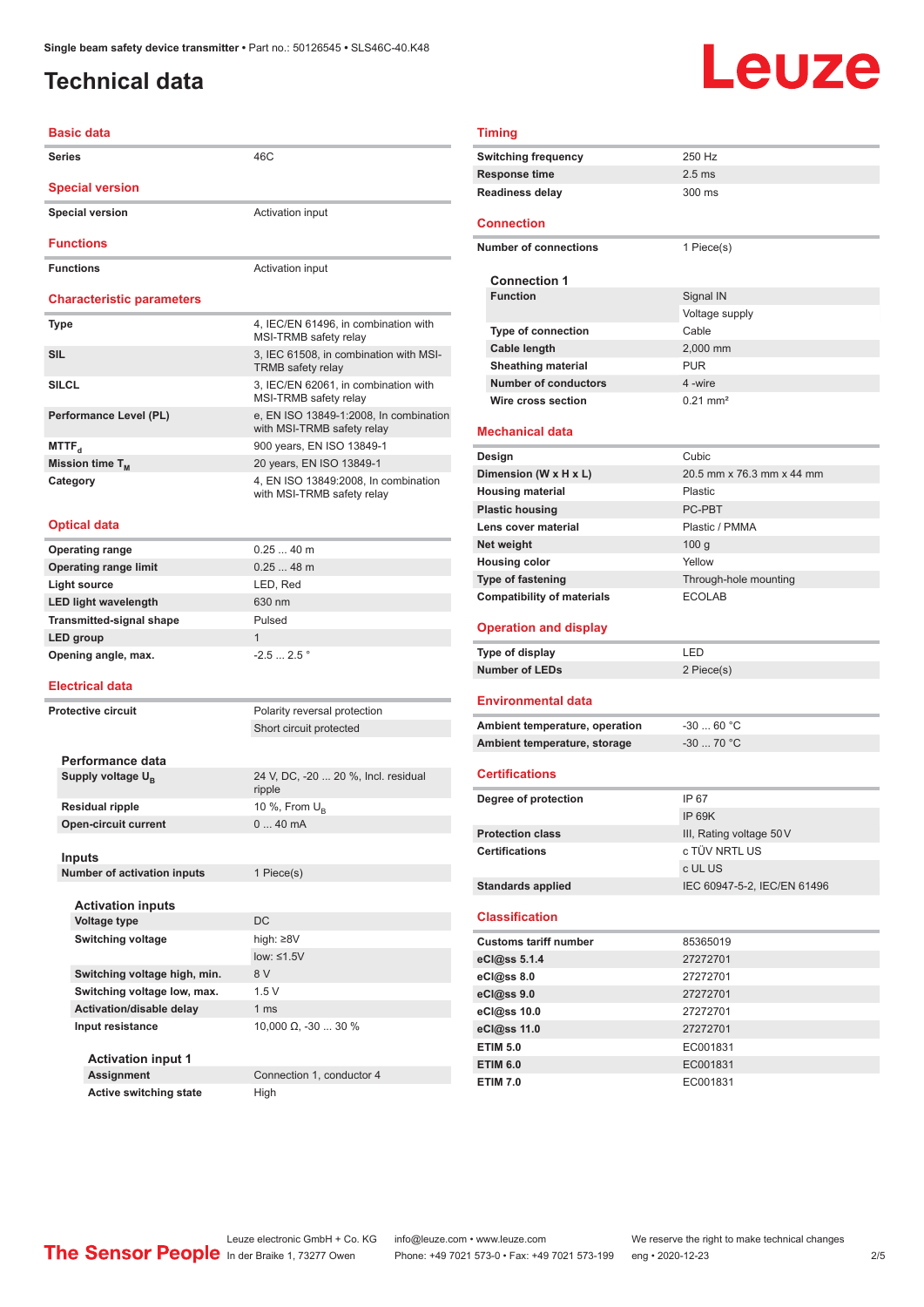## <span id="page-2-0"></span>**Dimensioned drawings**

Leuze

All dimensions in millimeters



- A Optical axis
- B Transmitter and receiver
- C Green/yellow indicator diodes

### **Electrical connection**

#### **Connection 1**

| <b>Function</b>             | Signal IN              |
|-----------------------------|------------------------|
|                             | Voltage supply         |
| <b>Type of connection</b>   | Cable                  |
| Cable length                | 2,000 mm               |
| <b>Sheathing material</b>   | <b>PUR</b>             |
| Cable color                 | <b>Black</b>           |
| <b>Number of conductors</b> | 4 -wire                |
| Wire cross section          | $0.21$ mm <sup>2</sup> |

#### **Conductor color Conductor assignment**

| <b>Brown</b> | $+24V$     |
|--------------|------------|
| White        | n.c.       |
| <b>Blue</b>  | <b>GND</b> |
| <b>Black</b> | Active     |

# **Operation and display**

#### **LED Display Meaning 1** Green, continuous light **Ready** Ready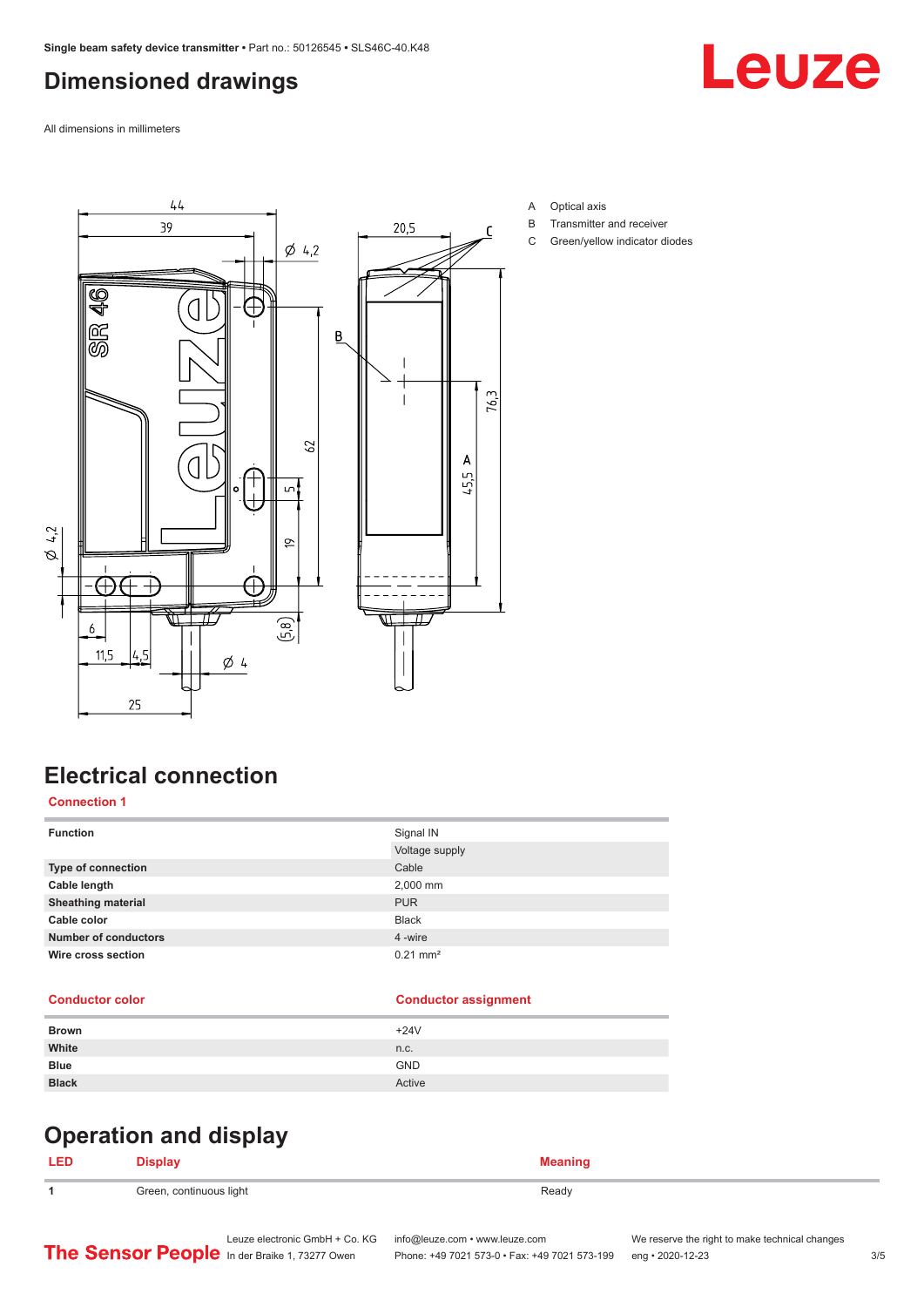#### <span id="page-3-0"></span>**Operation and display**

| <b>LED</b>     | <b>Display</b>           | <b>Meaning</b>        |
|----------------|--------------------------|-----------------------|
| $\overline{2}$ | Yellow, continuous light | Transmitter activated |

#### **Suitable receivers**

|                     | Part no. | <b>Designation</b> | <b>Article</b>                        | <b>Description</b>                                        |
|---------------------|----------|--------------------|---------------------------------------|-----------------------------------------------------------|
| <b>Alliant</b><br>в | 50126327 | SLE46C-40.K4/4P    | Single beam safety<br>device receiver | Response time: 2.5 ms<br>Connection: Cable, 2,000 mm, PUR |

#### **Notes**



# **Observe intended use!**

 $\&$  The product may only be put into operation by competent persons.

 $\%$  Only use the product in accordance with its intended use.



#### **ATTENTION!**

 $\%$  The SLS46CK4 safety sensors are a type 4 AOPD only in combination with the MSI-TRM safety relays.

ª For mounting, electrical connection and operation, the operating instructions of the MSI-TRM safety relays are to be observed.

#### **For UL applications:**

ª Certification: UL 508, C22.2 No.14-13

 $\%$  Only for use in "class 2" circuits

ª These proximity switches shall be used with UL Listed Cable assemblies rated 30V, 0.5A min, in the field installation, or equivalent (categories: CYJV/ CYJV7 or PVVA/PVVA7)

### **Further information**

- Typ. operating range limit: max. attainable range without function reserve
- Operating range: recommended range with function reserve
- Light source: Average life expectancy 100,000 h at an ambient temperature of 25 °C

Leuze